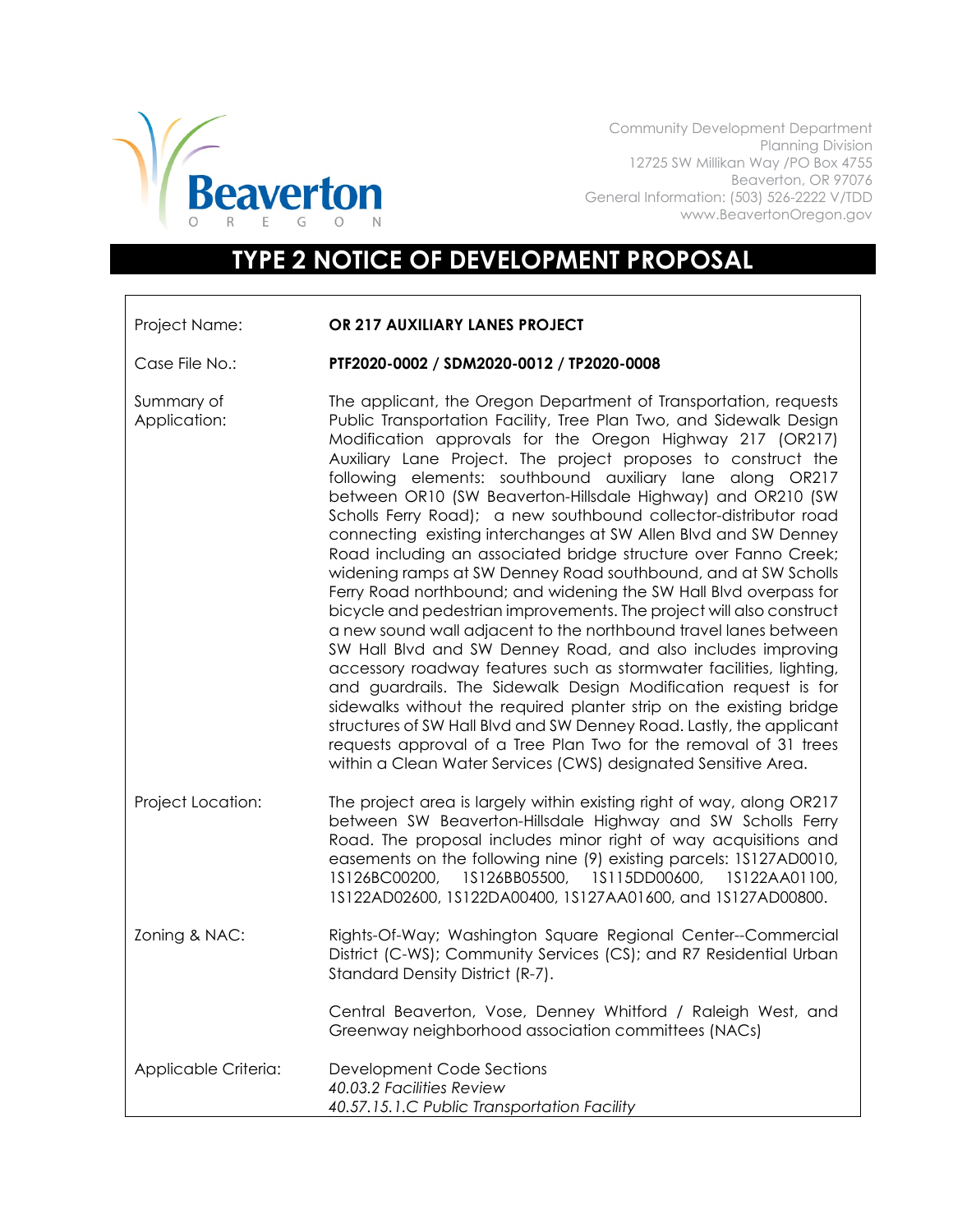| <b>Staff Contact:</b>                       | Kate McQuillan, Senior Planner, (503) 526-2427<br>kmcquillan@BeavertonOregon.gov                                                                                                                                                                                                               |
|---------------------------------------------|------------------------------------------------------------------------------------------------------------------------------------------------------------------------------------------------------------------------------------------------------------------------------------------------|
| <b>Facilities Review</b><br>Com. Mtg. Date: | Wednesday, April 21, 2021<br>The Facilities Review Committee will forward a recommendation of<br>action on the proposed development to the Director. The Director<br>will issue a written decision approximately fourteen (14) calendar<br>days after the Facilities Review Committee meeting. |
| Due Date for<br>Written Comments:           | No later than 4:30 PM, April 21, 2021                                                                                                                                                                                                                                                          |
|                                             | 40.90.15.2.C Tree Plan Two<br>40.58.15.C Sidewalk Design Modification                                                                                                                                                                                                                          |

NOTE: *The City of Beaverton has declared a State of Emergency due to COVID-19 and the Community Development Division is closed to the public until further notice. The Community Development Department is evaluating temporary changes to processes and procedures to respond appropriately to the COVID-19 State of Emergency, and is committed to ensuring that the land use review process continues to fulfill the requirements of state and local law while protecting the health and wellbeing of the community.* 

During this State of Emergency, staff strongly encourages you to submit any testimony, comments or questions via email to the project Planner. Written comments on the above development proposal may also be mailed to the Current Planning Division, at PO Box 4755, Beaverton, OR 97076. Written comments, either emailed or mailed, on the above development proposal shall be received no later than 5:00 p.m. on Wednesday, April 21, 2021. Please reference the Case File Number and Project Name in your written comments and include your mailing address if you wish to receive a copy of the decision. Failure to raise an issue or failure to provide statements or evidence with sufficient specificity to afford the decision-making authority an opportunity to respond to such issue, may preclude appeal to the Land Use Board of Appeals on that issue.

A copy of the pre-application conference comments, all documents and evidence submitted by or on behalf of the applicant, and applicable criteria are available for review on the City's website [\(http://apps.beavertonoregon.gov/DevelopmentProjects/\)](http://apps.beavertonoregon.gov/DevelopmentProjects/), or by contacting the project Planner.

The Facilities Review Committee is not a decision-making body but advises the Director on a project's conformity to the technical criteria specified in Section 40.03 of the Beaverton Development Code. The Director will include the Committee's recommendation and findings in the Notice of Decision that is issued following the meeting. The Facilities Review Committee meeting is open to the public, but is not intended for public testimony.

Copies of the staff report will be made available on the City's website or may be purchased at the Planning Division Counter for a reasonable cost. The Director's decision may be viewed at: [http://apps.beavertonoregon.gov/DevelopmentProjects/.](http://apps.beavertonoregon.gov/DevelopmentProjects/)

*Accessibility information: This information can be made available in large print or audio tape upon request. Assistive listening devices, sign language interpreters, or qualified bilingual interpreters can be made available at any public meeting or program with 72 hours advance notice. To request these services, contact Kate McQuillan by calling (503) 526-2427 or email [kmcquillan@beavertonoregon.gov.](mailto:kmcquillan@beavertonoregon.gov)*